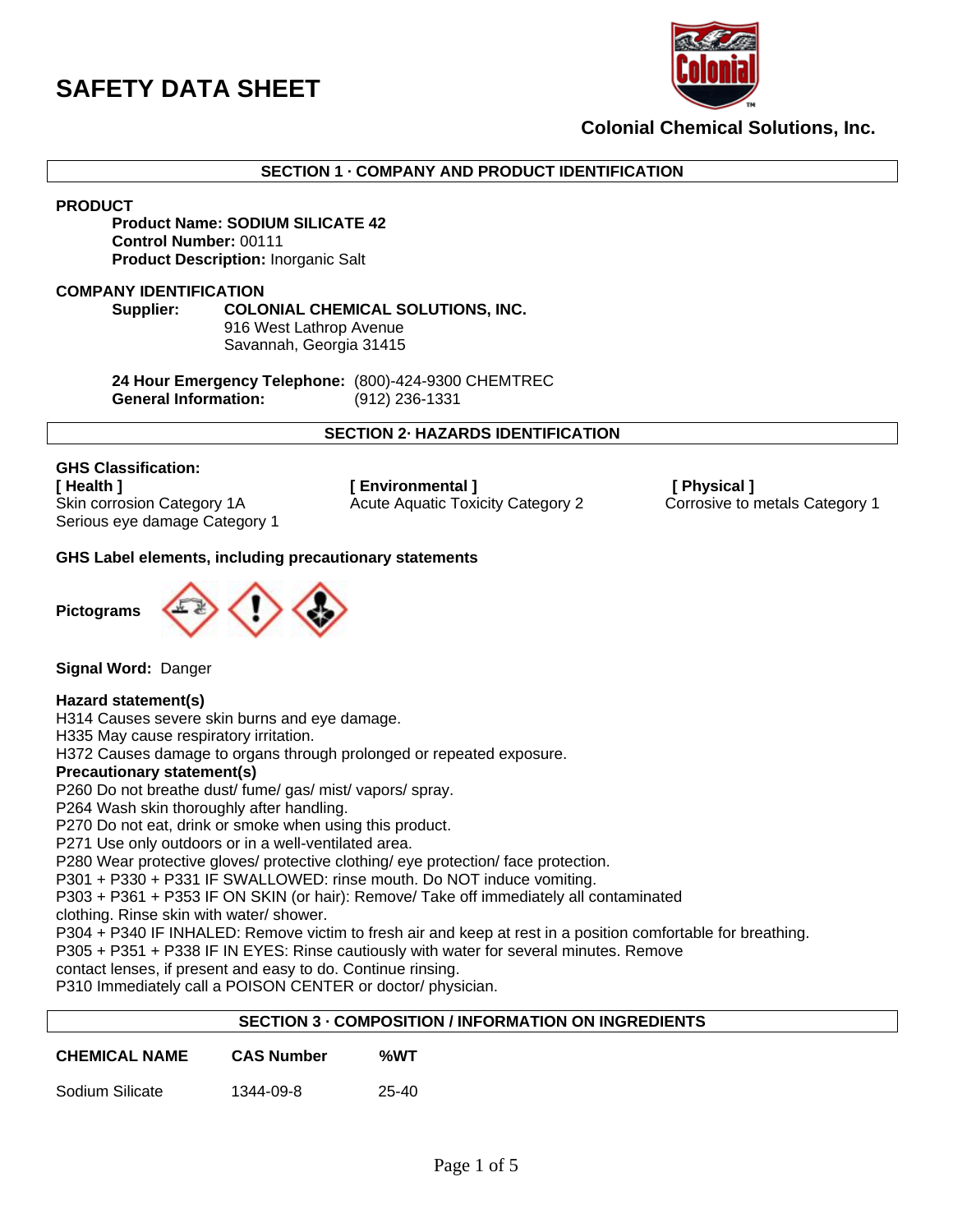

# **Colonial Chemical Solutions, Inc.**

# **SECTION 4 · FIRST AID MEASURES**

# **FIRST AID PROCEDURES:**

**Eye Contact:** Check for and remove any contact lenses. Immediately flush eyes with running water for at least 15 minutes, keeping eyelids open. Cold water may be used. Do not use an eye ointment. Seek medical attention. **Skin Contact:** If the chemical got onto the clothed portion of the body, remove the contaminated clothes as quickly as possible, protecting your own hands and body. Place the victim under a deluge shower. If the chemical got on the victim's exposed skin, such as the hands; gently and thoroughly wash the contaminated skin with running water and non-abrasive soap. Be particularly careful to clean folds, crevices, creases and groin. Cold water may be used. If irritation persists, seek medical attention. Wash contaminated clothing before reusing.

**Inhalation:** Allow the victim to rest in a well ventilated area. Seek immediate medical attention.

**Ingestion:** Do not induce vomiting. Loosen tight clothing such as a collar, tie, belt or waistband. If the victim is not breathing, perform mouth-to-mouth resuscitation. Seek immediate medical attention.

#### **SECTION 5 · FIRE FIGHTING MEASURES**

**Suitable Extinguishing media:** Use water spray, alcohol-resistant foam, dry chemical or carbon dioxide.

**Hazardous combustion products:** Oxides of Sodium and Silicon

**Fire Fighting Procedures:** As in any fire, wear a self-contained breathing apparatus in pressure-demand, MSHA/NIOSH (approved or equivalent), and full protective gear.

**Unusual Fire and Explosion Hazards:** Material is not considered a fire or explosion hazard.

# **SECTION 6 · ACCIDENTAL RELEASE and DISPOSAL MEASURES**

**Small Spill:** Dilute with water and mop up, or absorb with an inert dry material and place in an appropriate waste disposal container. If necessary: Neutralize the residue with a dilute solution of acetic acid. Finish cleaning by spreading water on the contaminated surface and dispose of according to local and regional authority requirements.

**Large Spill:** Corrosive liquid. Stop leak if without risk. Absorb with DRY earth, sand or other non-combustible material. Do not get water inside container. Do not touch spilled material. Use water spray curtain to divert vapor drift. Prevent entry into sewers, basements or confined areas; dike if needed. Call for assistance on disposal. Neutralize the residue with a dilute solution of acetic acid. Finish cleaning by spreading water on the contaminated surface and allow to evacuate through the sanitary sewer

#### **SECTION 7 · STORAGE AND HANDLING**

**Handling:** Keep container dry. Do not breathe gas, fumes, vapor, spray. Never add water to this product In case of insufficient ventilation, wear suitable respiratory equipment If you feel unwell, seek medical attention and show the label when possible. Avoid contact with skin and eyes Keep away from incompatibles such as oxidizing agents, acids. **Storage:** Corrosive materials should be stored in a separate safety storage cabinet or room.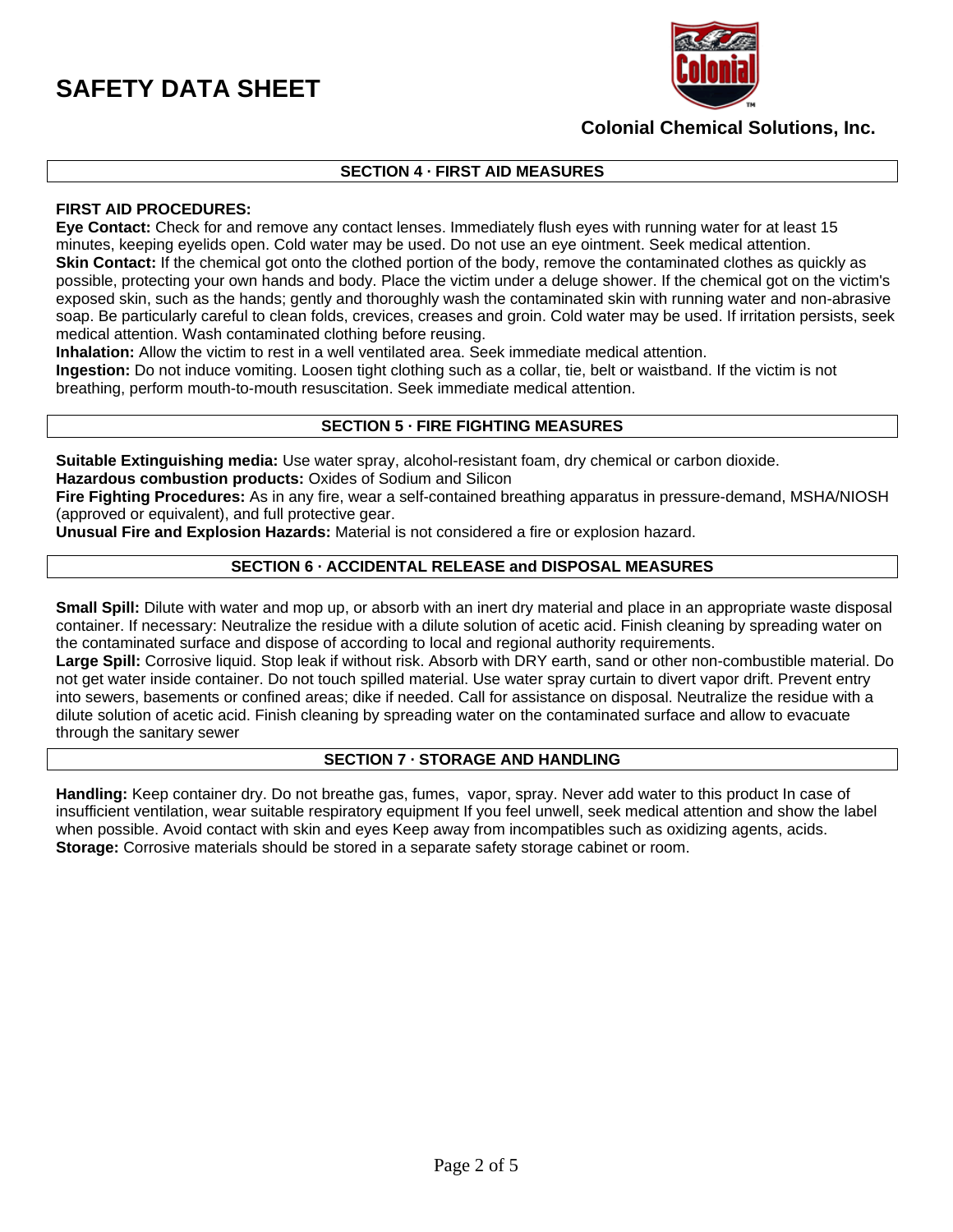

# **Colonial Chemical Solutions, Inc.**

# **SECTION 8 · EXPOSURE CONTROLS AND PERSONAL PROTECTION**

**Engineering Controls:** Provide explosion-proof ventilation or other engineering controls to keep the airborne concentrations of vapor or mists below the applicable workplace exposure limits indicated below.

**Exposure Limits:** Sodium Silicate 25 ppm ACGIH; 50 ppm OSHA

# **Personal Protective Equipment (PPE):**

**Eyes:** Wear appropriate protective eyeglasses or chemical safety goggles as described by OSHA's eye and face protection regulations in 29 CFR 1910.133.

**Skin:** If prolonged or repeated skin contact is likely, wear appropriate protective gloves.

**Clothing:** Selection of protective clothing depends on work conditions, potential exposure conditions and may include gloves, boots, suits and other protective items.

**Respirators:** Where adequate ventilation is not available an approved respirator must be worn. Respirator selection, use and maintenance should be in accordance with the requirements of OSHA Respiratory Protection Standard, 29 CFR 1920.134. In confined areas, use a self-contained breathing apparatus.

#### **SECTION 9· PHYSICAL AND CHEMICAL PROPERTIES**

**Flash Point:** Non-combustible **Flammability Limits:** N/A **Autoignition Temperature:** No available data **Density:** 1.06-1.28 **Boiling Point: 214-216 <sup>O</sup>F Melting Point/Freezing Point: 30 <sup>O</sup>F Vapor Pressure:** No available data **pH:** 12.5 **Vapor Density (Air-1):** No available data **Solubility in Water:** Soluble **Odor/Appearance:** Clear liquid with no appreciable odor.

**Volatile %: >35 Evaporation Rate (Water=1): No available data** 

# **SECTION 10 · STABILITY AND REACTIVITY**

**Chemical Stability:** Stable under normal use and temperature conditions. **Conditions to Avoid:** No available or published data. **Incompatible Materials:** Strong acids, Lead, Tin/tin oxides, Zinc, Aluminum. **Hazardous Polymerization:** Will not occur.

# **SECTION 11 · TOXILOGICAL INFORMATION**

#### **Signs and Symptoms of Overexposure:**

**Skin:** Extremely hazardous in case of skin contact (corrosive, irritant). Skin contact may produce burns. **Eyes:** Extremely hazardous in case of eye contact (corrosive, irritant). Liquid or spray mist may produce tissue damage particularly on mucous membranes of eyes.

**Inhalation:** Inhalation of the spray mist may produce severe irritation of respiratory tract, characterized by coughing, choking, or shortness of breath..

**Ingestion:** Not a normal route of entry. However, can be harmful or fatal if swallowed.

**Acute oral toxicity:** LD50 rat: 1,152 - 1,349 mg/kg **Acute inhalation toxicity:** LD50 rat: No available information **Acute dermal toxicity:** LD50 rabbit: No available information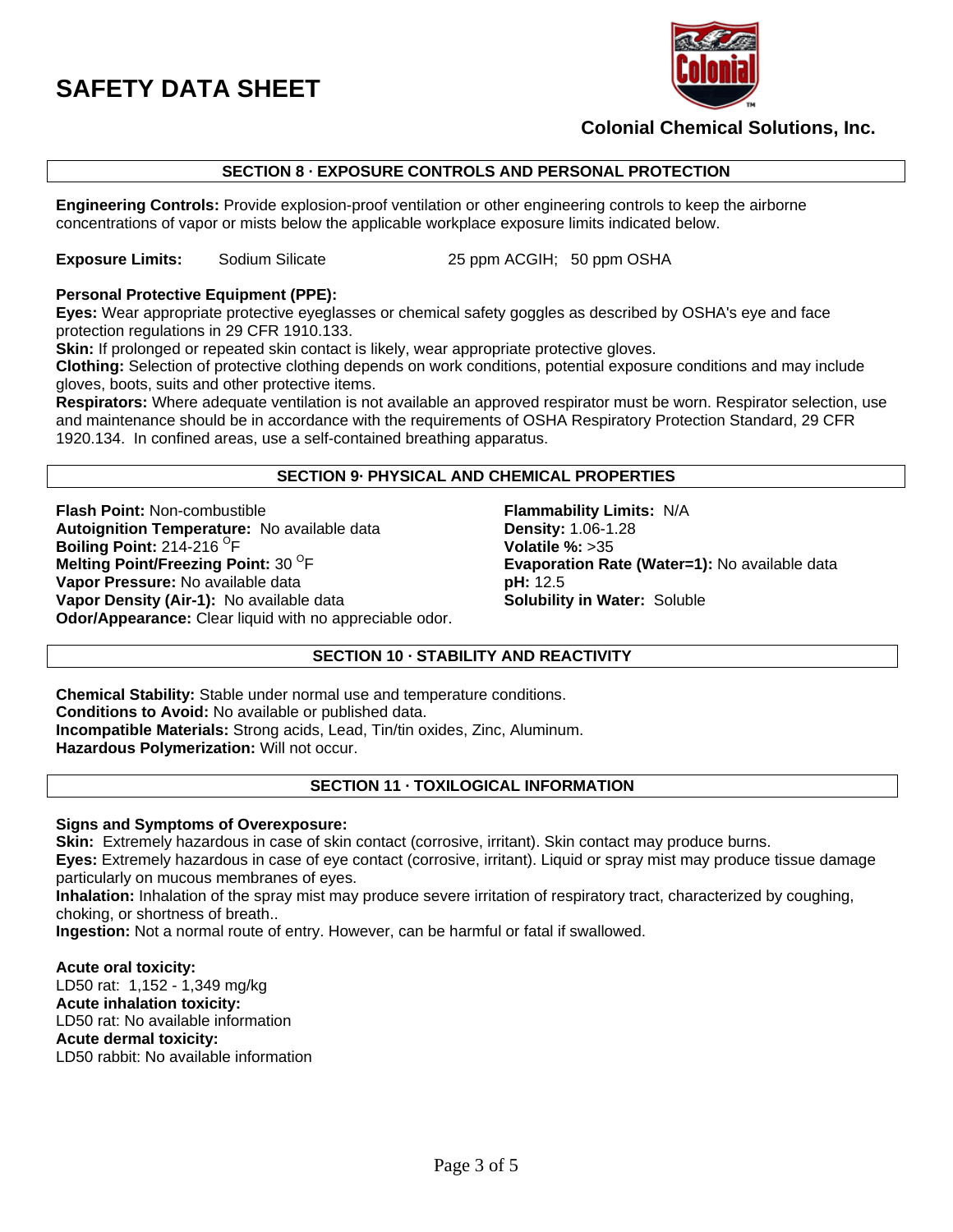

# **Colonial Chemical Solutions, Inc.**

### **SECTION 12 · ECOLOGICAL INFORMATION**

**Aquatic Toxicity:** Toxicity to fish: No available information or data. **Bio-accumulative potential:** Bioaccumulation data is not available. **Mobility:** Material is a powder and not expected to penetrate the soil.

### **SECTION 13 · DISPOSAL CONSIDERATIONS**

Chemical waste generators must determine whether a discarded chemical is classified as a hazardous waste. US EPA guidelines for the classification determination are listed in 40 CFR Parts 261.3. Additionally, waste generators must consult state and local hazardous waste regulations to ensure complete and accurate classification.

# **SECTION 14 · TRANSPORTATION**

### **U.S. DEPARTMENT OF TRANSPORTATION (Road or Rail):**

**Proper Shipping Name:** Not a Regulated DOT Material **Hazard Class: UN Number: Packaging Group:**

# **SECTION 15 · REGULATORY INFORMATION**

# **US FEDERAL REGULATIONS**

#### **Comprehensive Environmental Response and Liability Act (CERCLA)**

**SARA 302 Components:** No chemicals in this material are subject to the reporting requirements of SARA Title III, Section 302. The reportable quantity (RQ) for this material has not been established.

**Toxic Substance Control Act (TSCA):** All components of this product are listed on the TSCA inventory list.

#### **SARA Section 311/312 (40 CFR 370) Hazard Categories:**

Acute Health Hazard

**SARA Section 313 (40 CFR 372) Hazard Categories:** This material does not contain any chemical components with known CAS numbers that exceed the threshold (De Minimis) reporting levels established by SARA Title III, Section 313.

**Clean Water Act:** This product contains no chemicals that are listed under the CWA.

**Clean Air Act:** This product contains no chemicals that are listed under the CAA.

**California Prop 65:** This product contains no chemicals known by the State of California to cause cancer, birth defects or other reproductive harm.